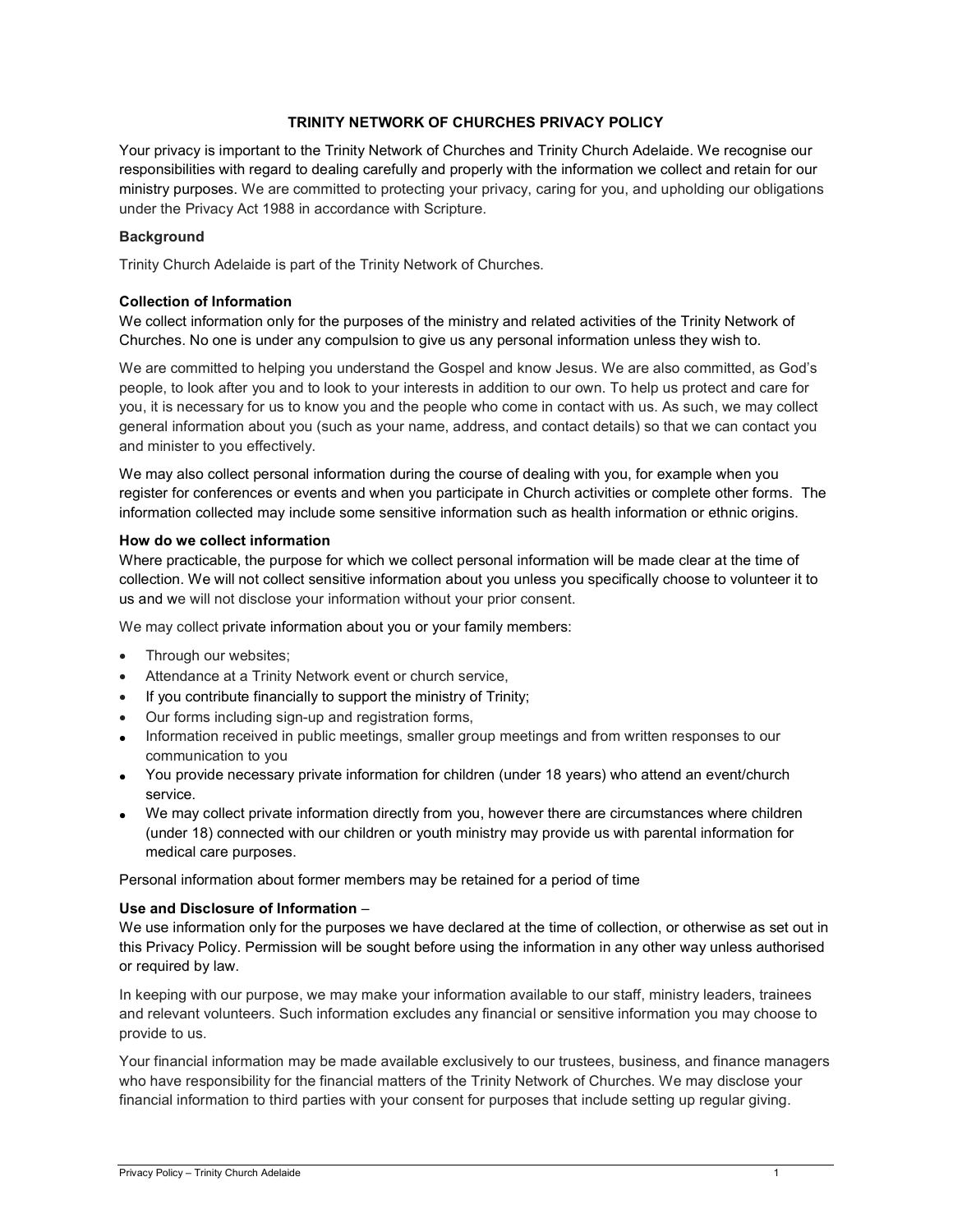Any sensitive information you choose to provide to us will not be disclosed to any party without your consent unless we are required under the law to do so or the disclosure is necessary for the purpose of our ministry. Any information you provide to us will be treated with utmost confidentiality.

Generally we will only use and disclose your personal information as follows:

- to establish and maintain a record of your involvement and attendance;
- to provide the products or services you have requested from the Church;
- to answer your enquiry;
- to register you for events or conferences
- to keep you informed of new developments we believe may be of interest to you (if we contact you in this way, you will have the opportunity to decline any further such communications);

Your information is maintained on a digital database known as Church Community Builder (CCB). If you have a personal login to Trinity Network CCB database you will have the ability to control your communication settings. CCB allows graded privacy and security levels. For more information on this please contact the Privacy Officer (details below):

- If we have your email address and you are registered on CCB as an attender of Trinity Network we will send our weekly e-newsletters. (You can always opt out of these).
- You may receive written communication from the church office.
- You may receive email communication promoting event/church information.

Information (name, address, email and phone contact details) may also be transferred from the CCB database to Planning Centre Online (PCO) for the purposes of church service rostering and planning. You may receive invitations via PCO to serve in various ways at a church service. You can accept or decline invitations.

Certain organisations, such as the police and the courts of law have the authority to require us to supply details that may include your personal information. If this occurs, we will comply with the requirements and advise you that we have done so.

### Data Quality and Identifiers

We will endeavour at all times to keep your personal information accurate, relevant, complete and up-to-date. To assist us with this, please contact us if any of the details you have provided change. Further, if you believe that the information we have about you is not accurate, complete or up-to-date, contact us and we will use all reasonable efforts to correct the information. We require such queries and requests to be in writing and directed to our Privacy Officer (details provided below).

We will not use any Government or agency numbers to identify an individual. Unless required by law we do not retain any personal numbers such as tax file numbers.

### How do we protect your information?

Safeguarding the privacy of your information is important to us. We will take reasonable steps to keep secure the personal information which we hold and to protect it from unauthorised disclosure and misuse. Email is not a secure method of transmitting information and so we cannot accept responsibility for the security of information you send to us by email.

We protect your personal detail stored on a digital database (CCB), through encryption, firewalls, secure buildings and computer security systems. CCB secures data with up to date technology on its servers and has strong password protection on its servers and for users. See CCB security specifications on www.churchcommunitybuilder.com website for more detail.

We will never share information about you with any other organisations.

### Access to and correction of information

You are entitled to have access to and seek correction of any information that we may hold about you. We require such requests to be in writing and sent to our Privacy Officer (details below). We will provide you with access to your personal information unless we are legally authorised to refuse your request.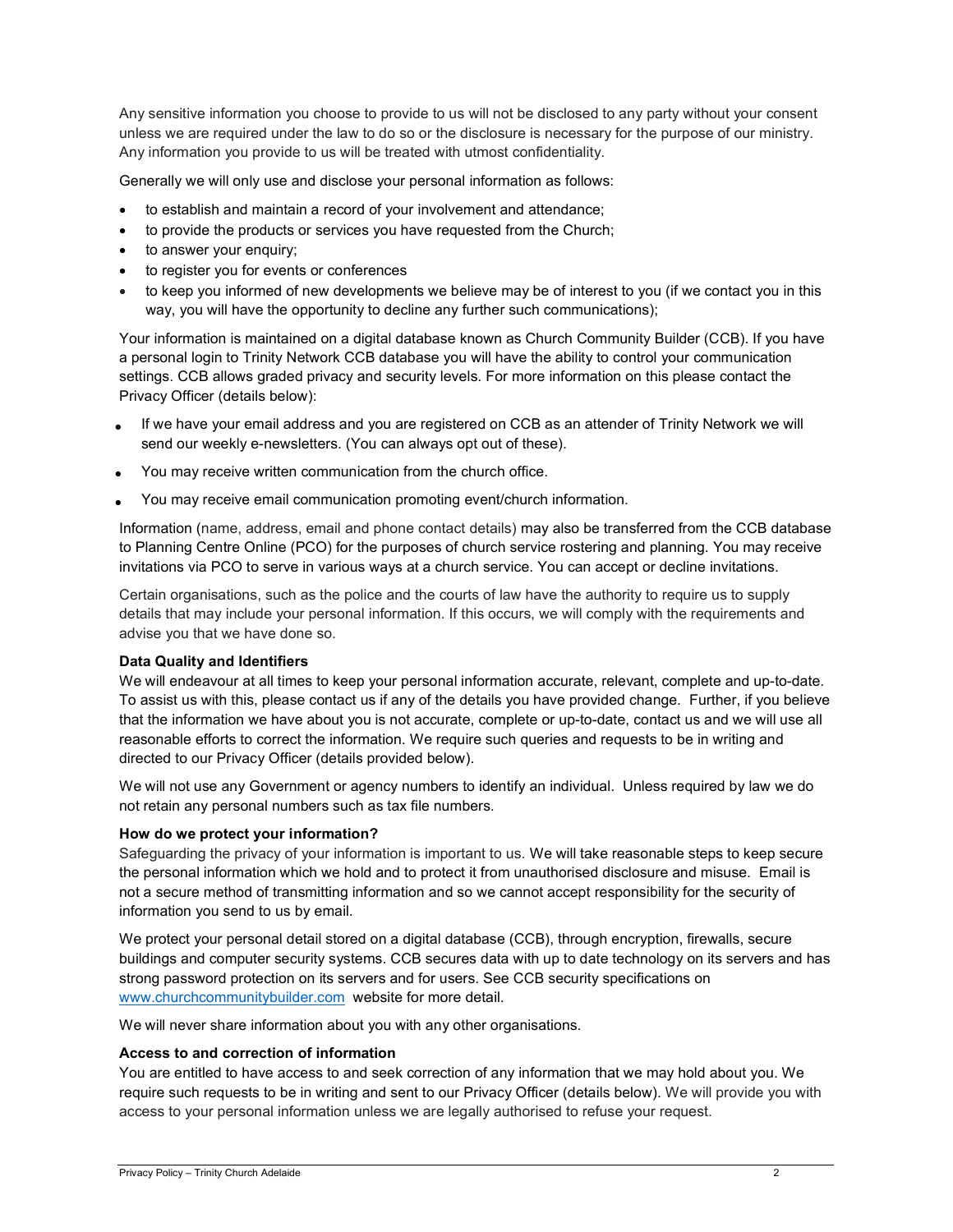The Trinity Network will take appropriate steps to verify your identity (or verify that you act as a legal guardian of the individual concerned) before granting a request to access your information.

We will respond to your request for access to your information within a reasonable time after you make the request and if access is granted, access will be provided within 30 days from your request. Your request for correction will be dealt with within 30 days, or such longer period as agreed by you.

If we deny your request for access or correction, we will provide you with a written notice detailing reasons for the refusal and the process for making a complaint about the refusal to grant your request.

### Anonymity

Where lawful and practicable to do so, you can deal with us anonymously or using a pseudonym. The circumstances in which you can deal with us anonymously or using a pseudonym include making a general enquiry about the service times that we can offer to you including in person or via our website or the telephone. From the time you commence attending our church services or participate in other ministry activities, it is no longer practicable for us to deal with you anonymously or using a pseudonym.

### Cookies

A cookie is a piece of information that an Internet website sends to your browser when you access information at that site. Cookies indicate to a website that you have been there before and they can be used to record what parts of a website your computer is visiting. Cookies do not identify individual users, although they do allow identification of the type of browser used and the Internet Service Provider ("ISP").

Our website uses Google Analytics to collect information about how this site is used. Google Analytics collects only the IP address assigned to you on the date you visit this site, rather than your name or other identifying information. You can prevent Google Analytics from recognising you on return visits to this site by disabling cookies in your browser.

### Links

This website contains links to a number of websites outside of the Trinity Network of Churches that are included on the basis of containing content related to our ministry. When a user has clicked on a link to another site, they leave the Trinity Network site and are no longer protected by this Policy.

# **Openness**

Our privacy policy is available to anyone who wishes to see it.

### Transborder Data Flow

We will not transfer any personal information to any overseas organisation which is not subject to similar Privacy laws to those of Australia.

### How to opt out of your information being stored or receiving communication.

You have the right to opt out of individually addressed promotional mailings/emails. If you do not wish to receive further communication from Trinity you can tell us that in writing and we will stop sending such material to you.

### Complaints

If you believe that the Trinity Network of Churches has breached a term of this Policy or the Australian Privacy Principles, you may submit a written complaint. The complaint can be emailed or posted to us using the contact details set out below. You must include contact details for us to contact you regarding your complaint.

Our Privacy Policy Officer will consider your complaint and respond as soon as reasonably possible, but not more than 30 days after receiving the complaint.

If you are unsatisfied with the outcome of your complaint you may ask that the Privacy Officer refer the complaint to a higher authority within the Trinity Network, such as the chairman of the Holy Trinity Limited Board. If you still remain unsatisfied with the outcome, you may refer your complaint to the Office of the Australian Information Commissioner to be resolved.

### Contacting us

If you wish to: